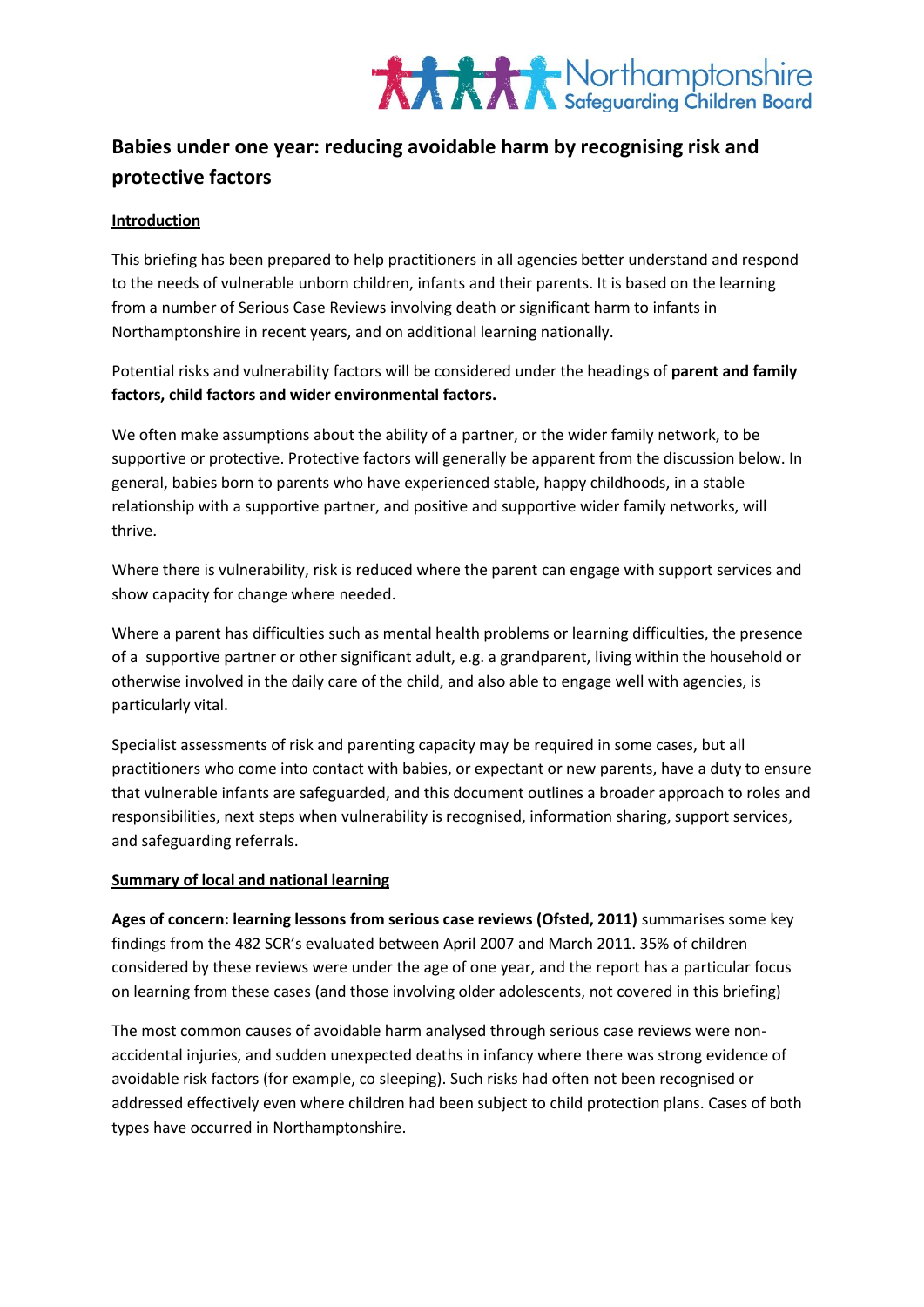### Northamptonshire

National learning has identified some less common situations, e.g. where deaths have been caused by gross neglect leading to severe malnourishment and dehydration, or inflicted (e.g. suffocation) by a parent with mental illness.

Key findings overall were that information sharing was often inadequate, that parents' own needs and the fragility and vulnerability of very young infants were underestimated, and that pre-birth assessments were sometimes undertaken too late, or were insufficiently detailed or analytical to identify risk and plan support for parents.

#### **Parent and family vulnerability factors**

**Teenage or young first time parents**: – Many young mums and dads, including teenagers, will be parents, can care very well for a baby, but it is particularly important to consider wider vulnerability factors for this group. Where young people have neglectful or abusive backgrounds or other additional difficulties, and then become parents themselves at a young age, they may find it particularly hard to cope with the stresses of new parenthood.

**The role of fathers:** – Services for prospective and new parents must ensure that they **engage with fathers as well as mothers** and that the needs and vulnerabilities of fathers are considered, to build an understanding of the father's role in the parental relationship, whether supportive, disengaged or posing a risk. The **dynamics of the relationship** must also be explored and understood – is there a significant **age differential**? Is one partner dominant or controlling?

In some cases a new partner rather than the birth father is living with or regularly caring for a child (or will be a carer for an unborn child) and the nature of any such relationship must also be understood. Occasionally the birth father rather than the mother becomes the main carer for a child. The role of partners as carers where a parent is in a same sex relationship must also be considered.

The role of partners should be **regularly reviewed** – we often ask about partners only at the antenatal booking visit or first contact with the health visiting service. A relationship with an abuse partner may be described as over, only for the abuse to return later into the life and household of the parent and child. Occasionally a parent may try to conceal relationships they know will be considered risky.

**Parents' own experience of being parented:** – Parents who have experienced adverse circumstances in childhood, such as **abuse or neglect** may find it harder to cope with the stresses of parenthood themselves. Childhood abuse may have resulted in periods on a **child protection plan**, or as a **Looked After Child**. There is evidence of adverse childhood experiences in the past for one or both parents in all recent Northamptonshire serious case reviews involving infants, and this reflects national learning.

Parents who have experienced abusive parenting themselves may **lack a supportive family network.**  Where grandparents of a new baby are still involved, they may still be unable to provide safe care themselves, or support to parents may be controlling or critical. They may also have a history of **exclusion from education** or **poor educational attainment,** which in turn further reduces resilience.

Parental **mental health difficulties**, **drug or alcohol use**, or **learning difficulties** may impact on parenting capacity and this impact must be assessed. Specialist assessments may be required in such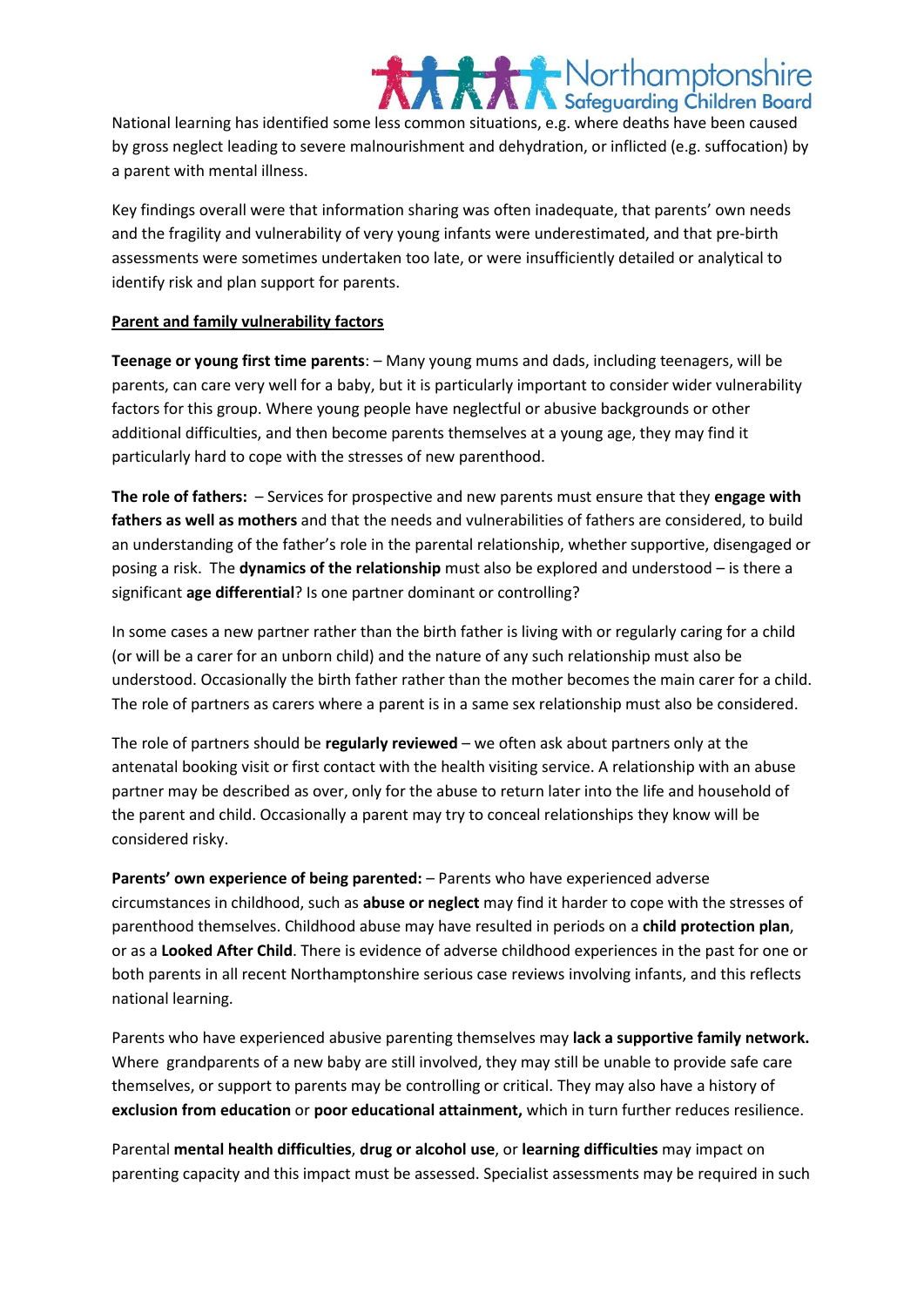### Northamptonshire cases, but any practitioner who is aware of such issues should consider whether there is evidence that the parent is able to provide a safe and caring environment for their child.

**Domestic abuse** may pose a particularly high risk to unborn/young infants, and a **history of violence** in broader contexts, e.g. violent offending behaviour or A&E attendances linked to violence, may also indicate underlying risk. Domestic abuse risks are known to increase in pregnancy and after the arrival of a new baby.

Previous parenting experience – parents who have **harmed a child in the past**, or from who a child has been removed, may still pose a risk to a new baby.

**Late presentation to antenatal services**, and in particular **concealed pregnancy**, can prevent effective early assessment of needs and risks, and may indicate ambivalence or fear about the pregnancy and parenthood, difficulty in prioritising the needs of an unborn child, and difficulties in engaging with agencies

#### **Child Factors**

A number of factors can increase the vulnerability of young infants particularly in combination with parental and environmental risk factors.

**Prematurity** may mean that pre-birth assessments, and thus risk assessment and planning for the new baby, may not be completed, particularly where there has also been a late antenatal booking. Very preterm infants will need weeks or months of hospital care, while discharge planning can progress. However, **prematurity,** low **birth weight** and **complex health problems** or **disability** increase the physical vulnerability of the baby. Parents may experience more difficulty with bonding where there is a prolonged hospital admission or where the baby is harder to care for than usual.

Vulnerable parents may have a **limited understanding** of typical childhood care needs and development, and **unrealistic expectations** of the child's own emotional needs and responses, understanding and behaviour. They may particularly struggle with and resent a child who **cries frequently** or is **difficult to feed.**

#### **Environmental Factors**

Risk assessment and support planning for infants and their parents is made harder where parents lack **good quality, stable accommodation** or are **homeless**. Frequent changes of address may result in loss of contact with professionals as the child and parents move between teams. Parents will also find it hared to ensure that the home environment is safe, warm, hygienic and adequately equipped with bedding and feeding equipment for a young infant.

**Safe sleeping arrangements** are critical and are required throughout the **night and day** for very young infants. **Co-sleeping** has been identified as a preventable risk factor in many serious case reviews nationally, and has been a factor in a number of child deaths in Northamptonshire. The safest sleeping arrangement for a young infant is in a cot beside the parent's bed. Advice is given to all prospective parents about the potential risks of co-sleeping, and some parents may then make an informed decision to co-sleep; The risk of co-sleeping is increased where a parent or carer smokes within the house or where a co-sleeping adult has consumed alcohol.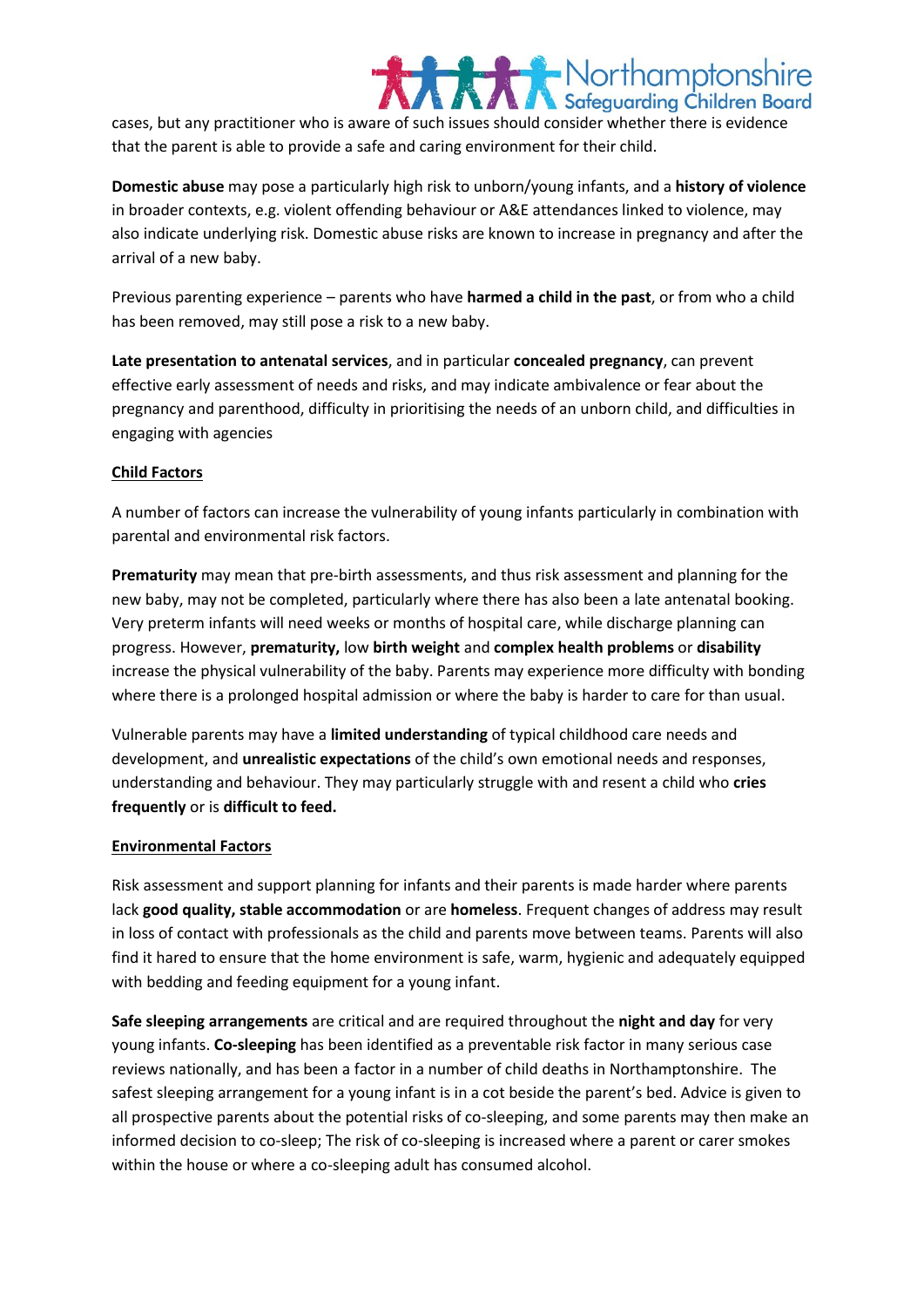# **XXXX** Northamptonshire

#### **Roles, responsibilities and next steps:**

All practitioners who come into contact with babies, or expectant or new parents, have a duty to ensure that families are supported and that vulnerable infants are safeguarded. Young infants are often known only to health agencies. Midwives and health visitors will always be involved with new parents and young infants, but responsibility for the initial recognition and assessment of risk must however be acknowledged and acted on much more widely.

Young infants may also come into contact with GP's and with hospital or other specialist health services. Very young parents will come into contact with a range of agencies and police, social care and education services will often hold extensive current and historical information on particularly vulnerably young parents.

Police, GP's, A&E staff, housing services, adult mental health staff and all other services working with adults must always **consider whether an adult presenting to services is a parent or prospective parent**.

Next steps will depend on the practitioner's role and involvement with the parent or child and cannot be covered comprehensively – practitioners should follow their own agency procedures - but any practitioner working directly with parents and children, who has a concern for an unborn child, infant or new parent should consider the following questions:

- What do I know about this parent's current wellbeing? Do they have difficulties which might affect their ability to care for a child?
- What do I know about their own childhood, and experiences of being parented? Did they experience problems such as school exclusion, offending behaviour, self harm?
- What do I know about the father/partner? Is he/she involved in the day to day care of the child? Do parents have a positive and supportive relationship? Who else cares for this baby and what do I know about them?
- What are the broader support networks for these parents? Do they have extended family who can offer practical and emotional support?
- Does the child have a stable, good quality home environment? Do I need to see the sleeping arrangements for this child? Who is living in the household? Have I noticed evidence of other resident adults in a single parent household? Are there any contact access problems with this family?
- Does the child have additional vulnerabilities such as health problems? Is this baby harder than average to care for? Do parents enjoy and respond sensitively to this baby?

**Concerns should normally be discussed with parents,** unless this would increase the risk to the child or highly vulnerable parent. In such cases it is essential that concerns are discussed promptly with a **safeguarding lead.**

Consent should be sought from parents to seek further information to clarify the answers to the questions above, and to share information with relevant agencies. In particular, the GP is likely to hold information about issues such as parental mental health and will usually have information on significant childhood difficulties.